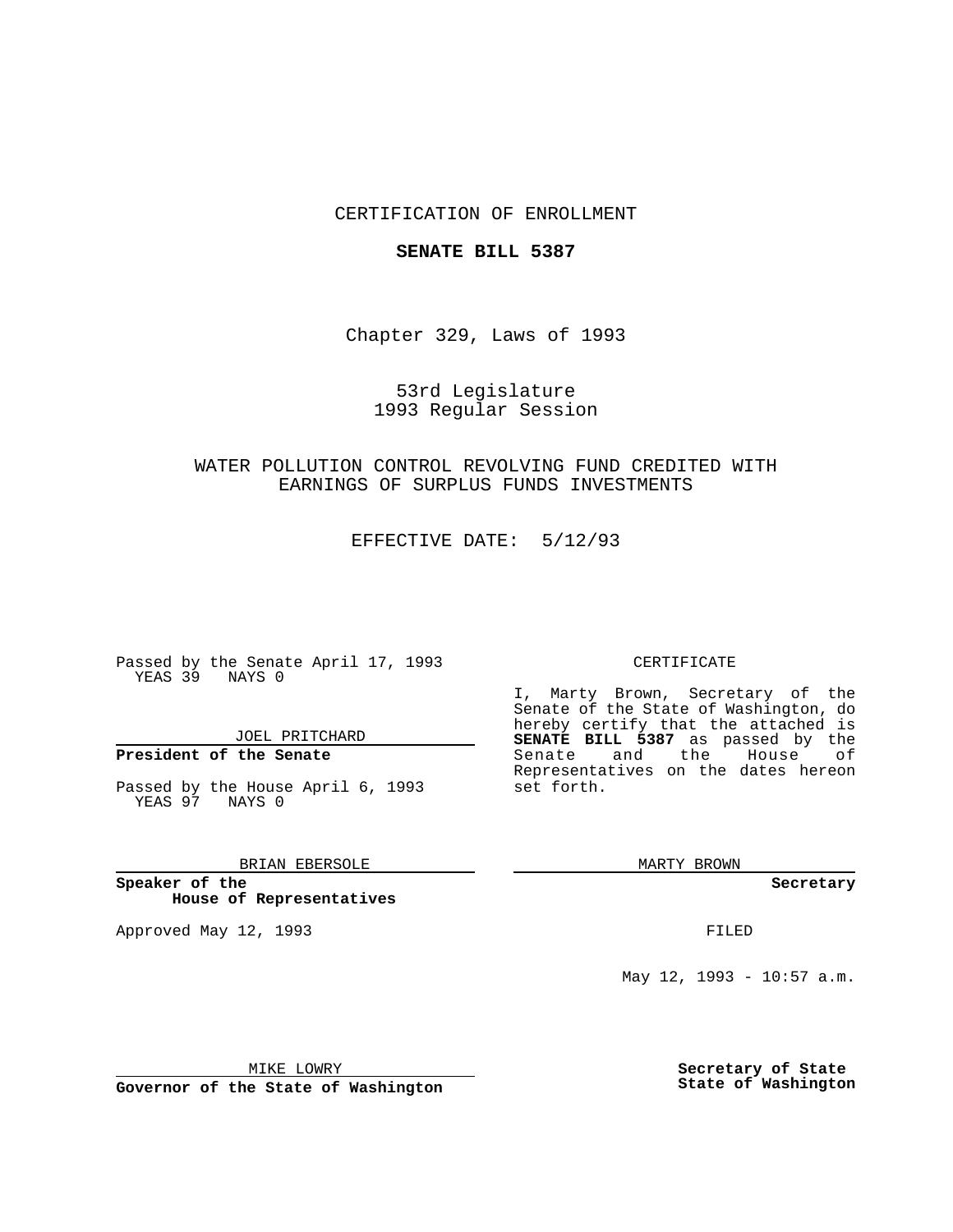# **SENATE BILL 5387** \_\_\_\_\_\_\_\_\_\_\_\_\_\_\_\_\_\_\_\_\_\_\_\_\_\_\_\_\_\_\_\_\_\_\_\_\_\_\_\_\_\_\_\_\_\_\_

\_\_\_\_\_\_\_\_\_\_\_\_\_\_\_\_\_\_\_\_\_\_\_\_\_\_\_\_\_\_\_\_\_\_\_\_\_\_\_\_\_\_\_\_\_\_\_

#### AS AMENDED BY THE HOUSE

Passed Legislature - 1993 Regular Session

**State of Washington 53rd Legislature 1993 Regular Session**

**By** Senators Fraser, Talmadge and Haugen; by request of Department of Ecology

Read first time 01/26/93. Referred to Committee on Ecology & Parks.

1 AN ACT Relating to investment earnings of the water pollution 2 control revolving fund; amending RCW 90.50A.020 and 43.84.092; and 3 declaring an emergency.

4 BE IT ENACTED BY THE LEGISLATURE OF THE STATE OF WASHINGTON:

5 **Sec. 1.** RCW 90.50A.020 and 1992 c 235 s 9 are each amended to read 6 as follows:

 (1) The water pollution control revolving fund is hereby established in the state treasury. Moneys in this fund may be spent only after legislative appropriation. Moneys in the fund may be spent only in a manner consistent with this chapter.

11 (2) The water pollution control revolving fund shall consist of:

12 (a) All capitalization grants provided by the federal government 13 under the federal water quality act of 1987;

14 (b) All state matching funds appropriated or authorized by the 15 legislature;

16 (c) Any other revenues derived from gifts or bequests pledged to 17 the state for the purpose of providing financial assistance for water 18 pollution control projects;

19 (d) All repayments of moneys borrowed from the fund;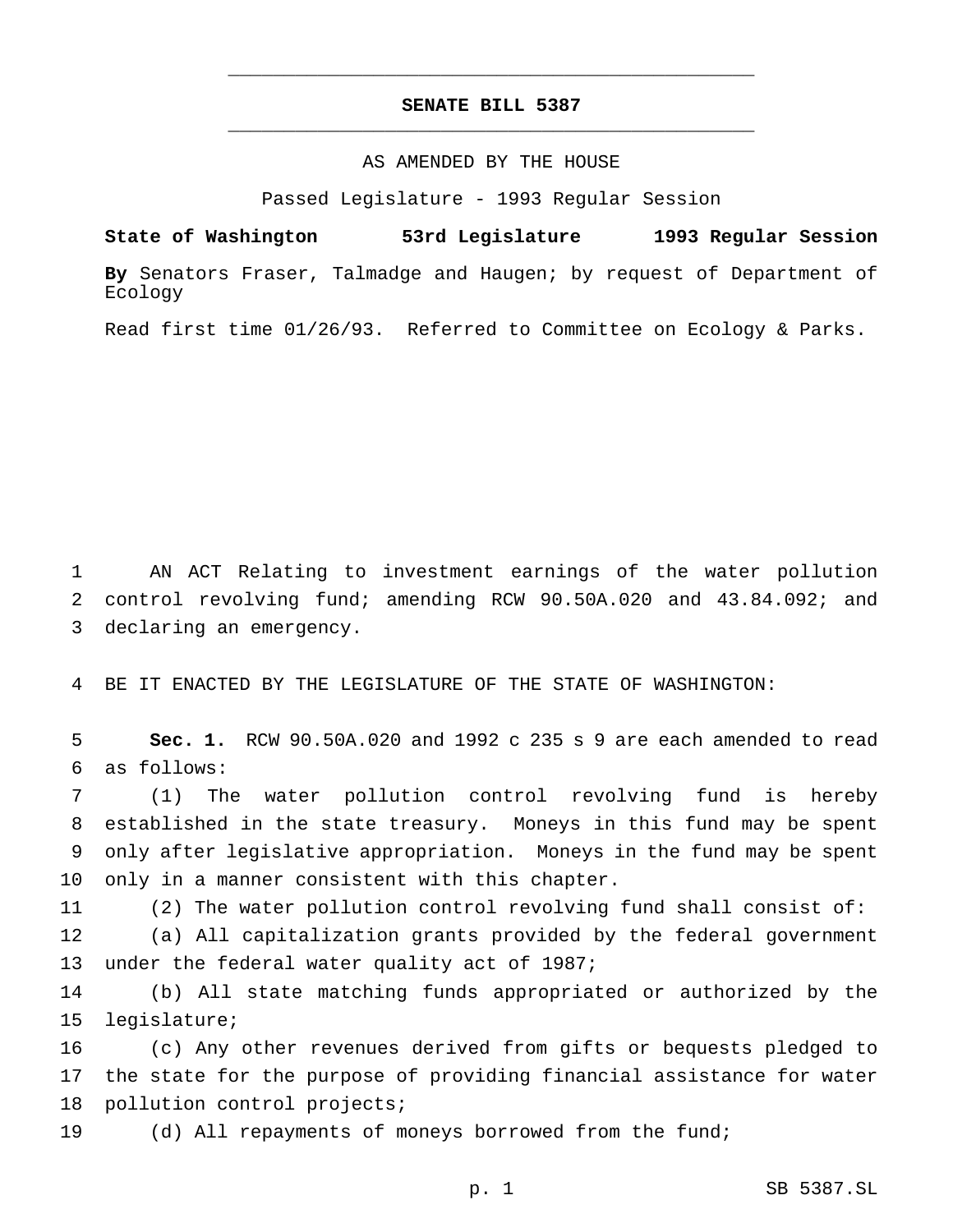(e) All interest payments made by borrowers from the fund;

 (f) Any other fee or charge levied in conjunction with administration of the fund; and

(g) Any new funds as a result of leveraging.

 (3) The state treasurer may invest and reinvest moneys in the water pollution control revolving fund in the manner provided by law. All earnings from such investment and reinvestment shall be credited to the 8 water pollution control revolving fund.

 **Sec. 2.** RCW 43.84.092 and 1992 c 235 s 4 are each amended to read as follows:

 (1) All earnings of investments of surplus balances in the state treasury shall be deposited to the treasury income account, which account is hereby established in the state treasury.

 (2) Monthly, the state treasurer shall distribute the earnings credited to the treasury income account. The state treasurer shall credit the general fund with all the earnings credited to the treasury income account except:

 (a) The following accounts and funds shall receive their proportionate share of earnings based upon each account's and fund's average daily balance for the period: The capitol building construction account, the Cedar River channel construction and operation account, the Central Washington University capital projects account, the charitable, educational, penal and reformatory institutions account, the common school construction fund, the county criminal justice assistance account, the county sales and use tax equalization account, the data processing building construction account, the deferred compensation administrative account, the deferred compensation principal account, the department of retirement systems expense account, the Eastern Washington University capital projects account, the federal forest revolving account, the industrial insurance premium refund account, the judges' retirement account, the judicial retirement administrative account, the judicial retirement principal account, the local leasehold excise tax account, the local sales and use tax account, the medical aid account, the municipal criminal justice assistance account, the municipal sales and use tax equalization account, the natural resources deposit account, the perpetual surveillance and maintenance account, the public employees' retirement system plan I account, the public employees' retirement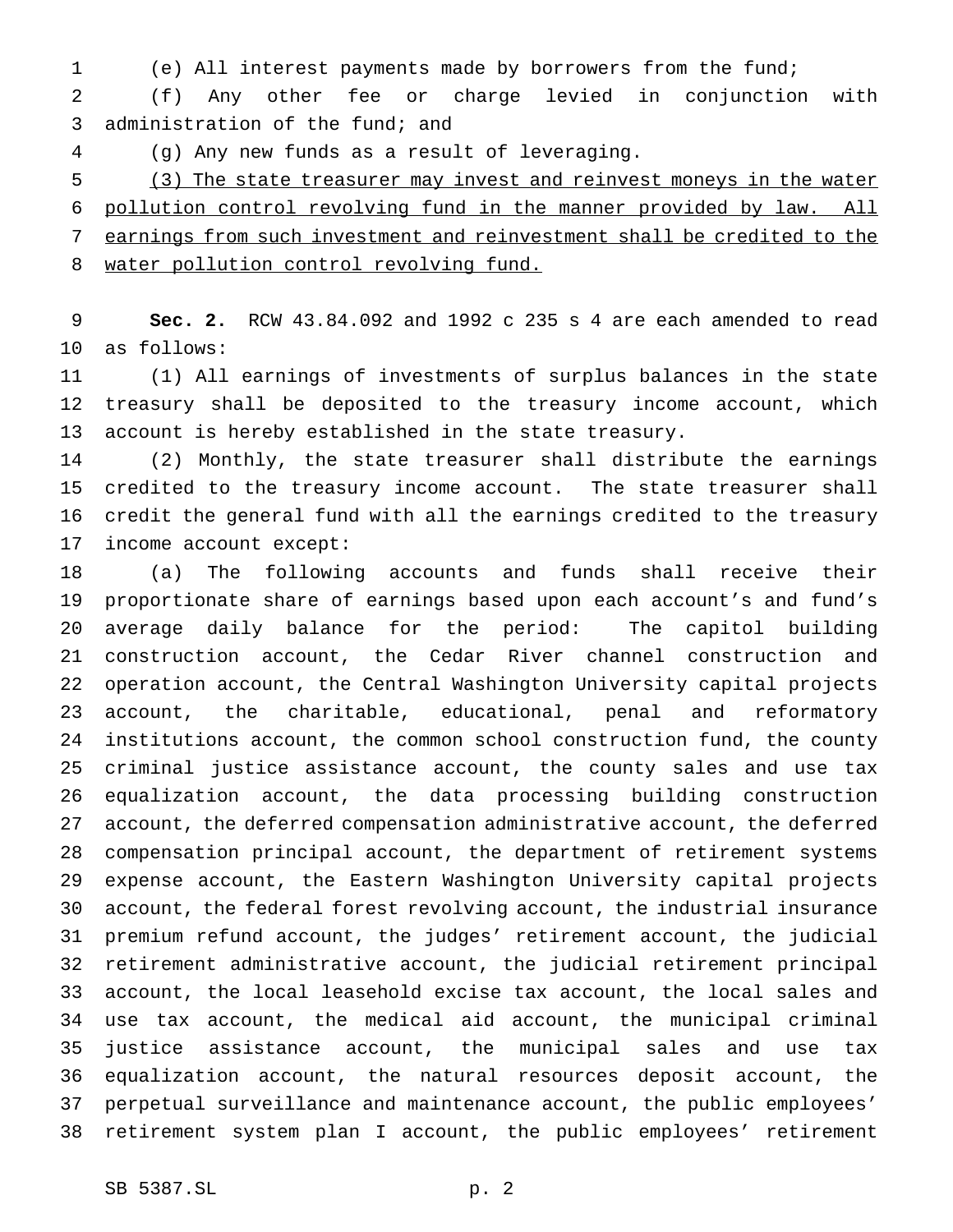system plan II account, the Puyallup tribal settlement account, the resource management cost account, the site closure account, the special wildlife account, the state employees' insurance account, the state employees' insurance reserve account, the state investment board expense account, the state investment board commingled trust fund accounts, the supplemental pension account, the teachers' retirement system plan I account, the teachers' retirement system plan II account, the University of Washington bond retirement fund, the University of Washington building account, the volunteer fire fighters' relief and pension principal account, the volunteer fire fighters' relief and pension administrative account, the Washington judicial retirement system account, the Washington law enforcement officers' and fire fighters' system plan I retirement account, the Washington law enforcement officers' and fire fighters' system plan II retirement account, the Washington state patrol retirement account, the Washington State University building account, the Washington State University bond 17 retirement fund, the water pollution control revolving fund, and the Western Washington University capital projects account. Earnings derived from investing balances of the agricultural permanent fund, the normal school permanent fund, the permanent common school fund, the scientific permanent fund, and the state university permanent fund shall be allocated to their respective beneficiary accounts. All earnings to be distributed under this subsection (2)(a) shall first be reduced by the allocation to the state treasurer's service fund pursuant to RCW 43.08.190.

 (b) The following accounts and funds shall receive eighty percent of their proportionate share of earnings based upon each account's or fund's average daily balance for the period: The central Puget Sound public transportation account, the city hardship assistance account, the county arterial preservation account, the economic development account, the essential rail assistance account, the essential rail banking account, the ferry bond retirement fund, the grade crossing protective fund, the high capacity transportation account, the highway bond retirement fund, the highway construction stabilization account, the highway safety account, the motor vehicle fund, the motorcycle safety education account, the pilotage account, the public transportation systems account, the Puget Sound capital construction account, the Puget Sound ferry operations account, the recreational vehicle account, the rural arterial trust account, the special category